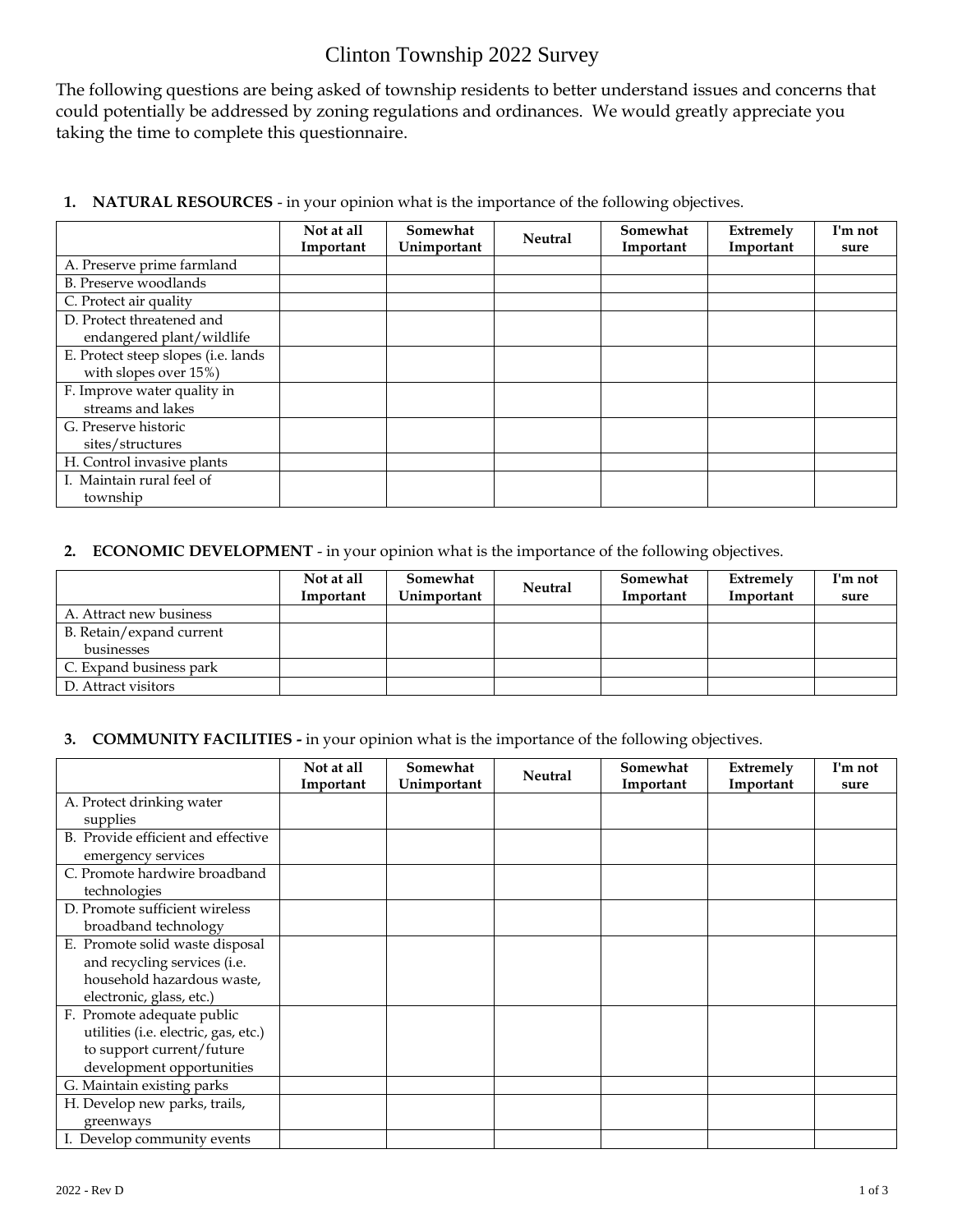# Clinton Township 2022 Survey

**4. HOUSING -** in your opinion what is the importance of the following objectives.

|                                | Not at all<br>Important | Somewhat<br>Unimportant | <b>Neutral</b> | Somewhat<br>Important | Extremely<br>Important | I'm not<br>sure |
|--------------------------------|-------------------------|-------------------------|----------------|-----------------------|------------------------|-----------------|
| A. Single family detached      |                         |                         |                |                       |                        |                 |
| B. Two-family attached         |                         |                         |                |                       |                        |                 |
| C. Apartments                  |                         |                         |                |                       |                        |                 |
| D. Townhouses                  |                         |                         |                |                       |                        |                 |
| E. Condominiums                |                         |                         |                |                       |                        |                 |
| F. Tiny Homes (i.e. very small |                         |                         |                |                       |                        |                 |
| houses under 500 square feet)  |                         |                         |                |                       |                        |                 |
| G. Mobile homes parks          |                         |                         |                |                       |                        |                 |
| H. Multigenerational housing   |                         |                         |                |                       |                        |                 |
| ( <i>i.e.</i> in-law quarters) |                         |                         |                |                       |                        |                 |

#### **5. LAND USE** - in your opinion what is the importance of the following objectives.

|                                 | Not at all | Somewhat    | <b>Neutral</b> | Somewhat  | <b>Extremely</b> | I'm not |
|---------------------------------|------------|-------------|----------------|-----------|------------------|---------|
|                                 | Important  | Unimportant |                | Important | Important        | sure    |
| A. Land developments for        |            |             |                |           |                  |         |
| housing                         |            |             |                |           |                  |         |
| B. Land developments for        |            |             |                |           |                  |         |
| commercial businesses           |            |             |                |           |                  |         |
| C. Locate new developments      |            |             |                |           |                  |         |
| near existing infrastructure    |            |             |                |           |                  |         |
| (i.e. sewer, water, roads)      |            |             |                |           |                  |         |
| D. Maintain existing properties |            |             |                |           |                  |         |
| E. Minimize conflict between    |            |             |                |           |                  |         |
| new and existing                |            |             |                |           |                  |         |
| development                     |            |             |                |           |                  |         |
| F. Allow commercial uses to be  |            |             |                |           |                  |         |
| located near residential uses   |            |             |                |           |                  |         |

## **6. TYPES OF LAND USE** - in your opinion does Clinton Township have the acceptable amount of the following.

|                               | <b>Way Too</b><br>Much | Somewhat<br><b>Too Much</b> | <b>Just Right</b><br>Amount | Somewhat<br>Not Enough | Not Enough | I'm not<br>sure |
|-------------------------------|------------------------|-----------------------------|-----------------------------|------------------------|------------|-----------------|
| A. Big box retail             |                        |                             |                             |                        |            |                 |
| B. Shopping centers           |                        |                             |                             |                        |            |                 |
| C. Warehousing                |                        |                             |                             |                        |            |                 |
| D. Manufacturing              |                        |                             |                             |                        |            |                 |
| E. Professional offices       |                        |                             |                             |                        |            |                 |
| F. Health Care/human services |                        |                             |                             |                        |            |                 |
| (i.e. nursing homes, etc.)    |                        |                             |                             |                        |            |                 |
| G. Agriculture                |                        |                             |                             |                        |            |                 |
| H. Open spaces                |                        |                             |                             |                        |            |                 |
| I. Recreational facilities    |                        |                             |                             |                        |            |                 |

## **7. TRANSPORTATON** - in your opinion what is the importance of the following objectives.

|                                   | Not at all | Somewhat<br><b>Neutral</b> | Somewhat  | Extremely | I'm not |
|-----------------------------------|------------|----------------------------|-----------|-----------|---------|
|                                   | Important  | Unimportant                | Important | Important | sure    |
| A. Maintain existing roads        |            |                            |           |           |         |
| B. Replace structurally deficient |            |                            |           |           |         |
| bridges                           |            |                            |           |           |         |
| C. Update road infrastructure     |            |                            |           |           |         |
| and cartway quality               |            |                            |           |           |         |